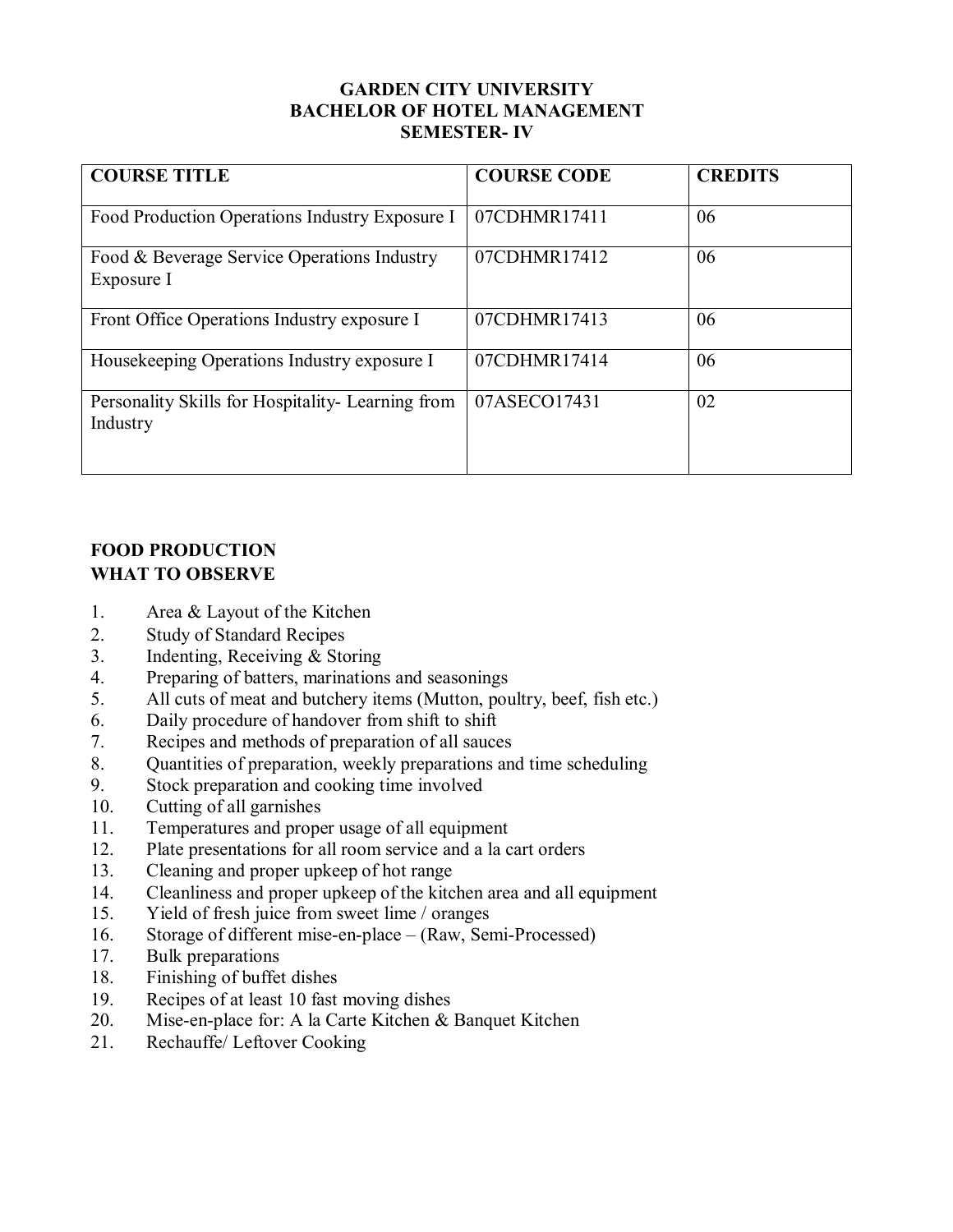## **FOOD AND BEVERAGE SERVICE WHAT TO OBSERVE**

- 1. About F & B Outlet Planning
- 2. Objective of a good layout
- 3. Steps in planning of layout. (Specialty Restaurants,
- 4. Coffee Shop, Room Service)
- 5. Factors to be considered while planning the actual ambience (Colour, light, décor, furniture  $\&$ uniform)
- 6. Operational aspects of various  $F \& B$  Outlets (Specialty
- 7. Restaurants, Coffee Shop, Room Service)
- 8. Menu planning
- 9. Constraints of Menu planning
- 10. Planning of staff requirement
- 11. Shifts (Panzer, Straight, Split & Reliever)
- 12. Factors to be considered for selecting appropriate
- 13. Crockery, Cutlery, Glassware, and Linen.
- 14. Elements of cost
- 15. Menu pricing
- 16. Function Catering / Banquets
- 17. Definition, History & Importance
- 18. Organization of Banquet dept., duties and responsibilities.
- 19. Types of Banquets: Formal, Semiformal & Informal
- 20. Banquet Sales
- 21. Banquet reservation diary and booking procedure.
- 22. Types of buffets. (Meal period, manner of consumption, food served & other types Display, Gourmet & Running)
- 23. Points to be considered while planning a buffet.
- 24. Buffet equipment
- 25. Banquet layout (formal, informal  $\&$  cabaret)  $\&$  Space area calculation
- 26. Meeting room setups: (U Shape, Hollow Square, Classroom Theatre, Board of Directors, 'T' Shape)
- 27. Specialty Restaurants
- 28. Coffee Shop
- 29. Room Service
- 30. Compiling menus a la Carte (Specialty Restaurants, Coffee Shop, and Room Service).
- 31. Order-taking (Room Service).
- 32. Planning Duty
- 33. Drafting Function Prospectus
- 34. Table setups and arrangements for banqueting and buffet including menu designing with styles of service & Calculation of space requirement (Formal banquet, Cocktail parties, conventions, exhibition, fashion show, wedding reception).
- 35. Bar Operations
- 36. Definition & classification.
- 37. Layout & parts for Front of the house dispense bar.
- 38. Bar Thefts and frauds. (Nature and prevention.)
- 39. Records & Licenses maintained in a Bar (Bill book, & B.O.T.).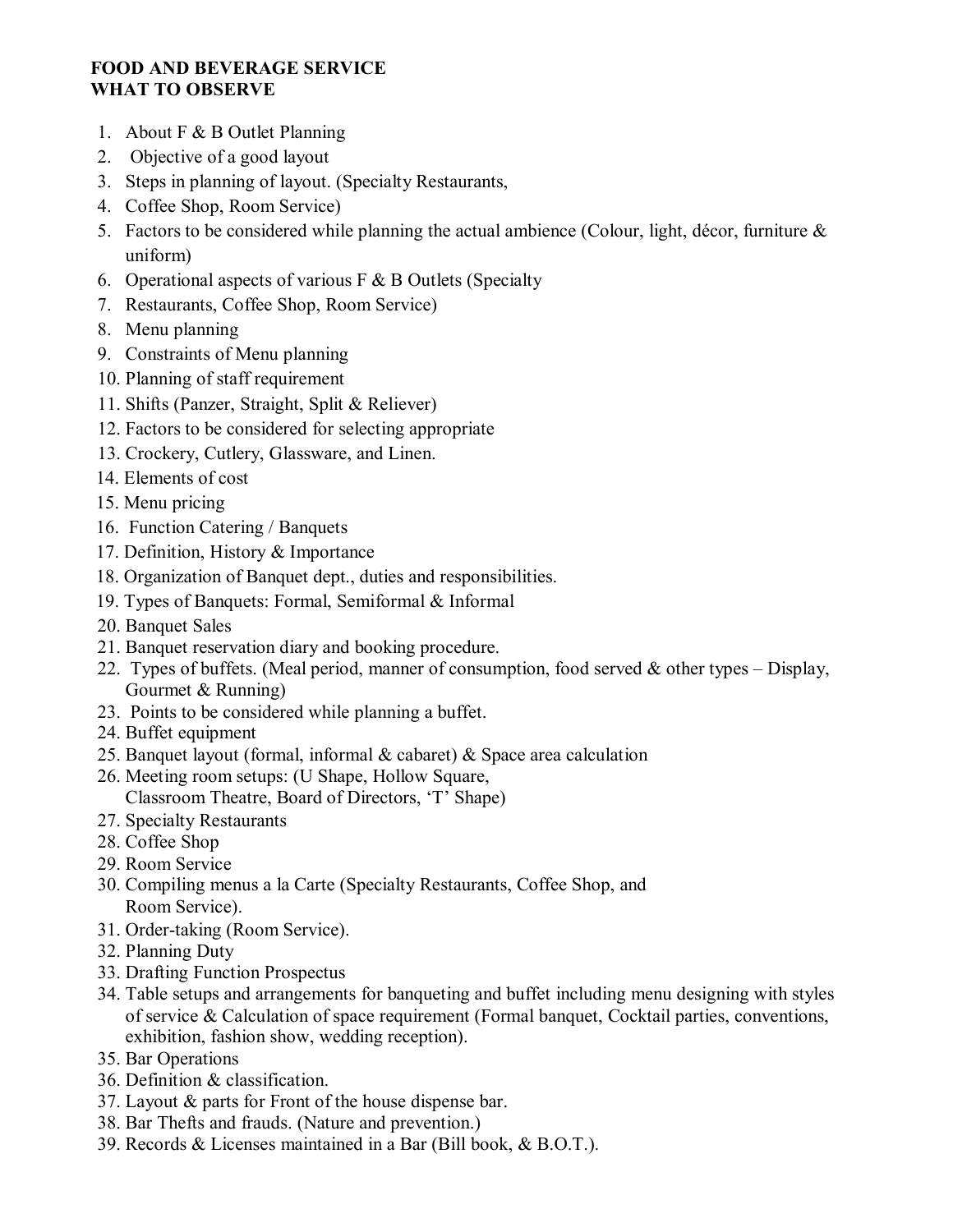## **FRONT OFFICE WHAT TO OBSERVE**

- 1. Greeting, meeting & escorting the guest
- 2. Total capacity/inventory and tariffs of the rooms
- 3. Special rates and discounts applicable to groups, corporates, airlines, OTA, GDS, VIP's etc.
- 4. Identification of kind, mode and type of reservation
- 5. Filing systems, Usage of PMS and follow-up on reservations, confirmation mail and cancellation procedures
- 6. Types of plans and packages on offer
- 7. Forms and formats used in the department
- 8. Meaning of guaranteed, confirmed and waitlisted reservations
- 9. Reports taken out in the reservations department
- 10. Procedure of taking a reservation
- 11. Group reservations, discounts and correspondence
- 12. How to receive and room a guest
- 13. Room blockings
- 14. Size, Facilities of rooms and suites
- 15. Discounts available to travel agents, tour operators, FHRAI members, Embassy personnel etc
- 16. Co-ordination of reception with lobby, front office cash, concierge, travel desk, room service, housekeeping and telephones/AYS
- 17. Guest registration, types of guest folios, errand cards, c-forms and their purpose
- 18. How to take check-ins and check-outs on the computer
- 19. How to handle foreign currency exchange
- 20. Various reports prepared by reception
- 21. Key check policy, Preparation of Key Card
- 22. Mail & message handling procedures
- 23. Percentage of no-shows to calculate safe over booking
- 24. Group and crew rooming, pre-preparation and procedures
- 25. Scanty baggage policy
- 26. Handling of room changes / rate amendments/ date amendments/ joiners/ one person departure/ allowances/ paid outs and all formats accompanying them
- 27. Requisitioning of operating supplies
- 28. Handling of special situations pertaining to guest grievance, requests etc
- 29. BELL DESK / CONCIERGE FUNCTIONS: luggage handling during check-in & check-out, left luggage procedures, wake-up call procedure, scanty baggage procedure, handling of group baggage, maintenance of records, Errands made, briefings, preparation of Itinerary, Handling guest's special requests and organizing for it etc.
- 30. TRAVEL DESK: coordination with reception, Airport representative, booking, transfers etc.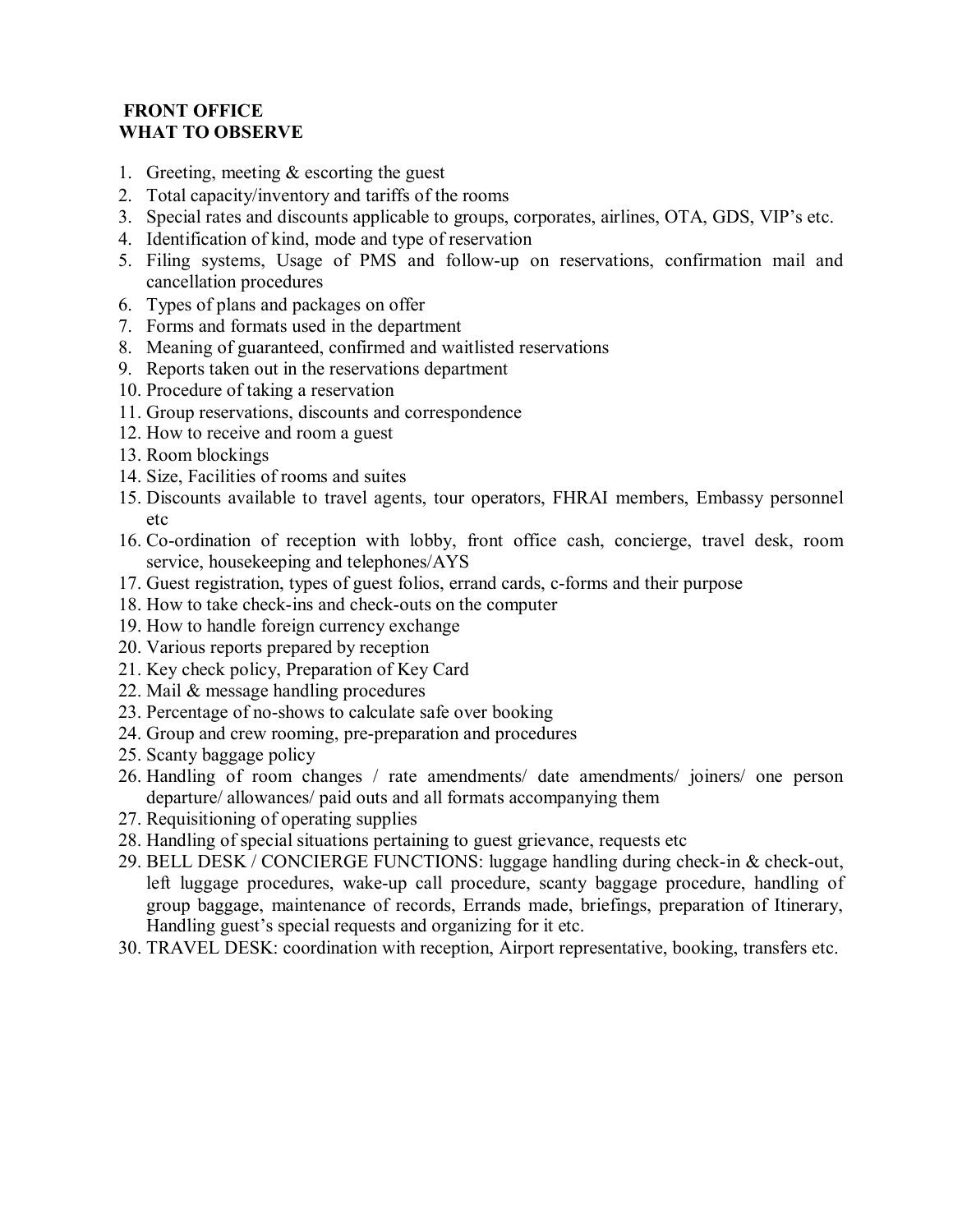## **HOUSEKEEPING**

## **WHAT TO OBSERVE**

## **THE CONTROL DESK – Observe the following:**

- 1. Hierarchy of the Housekeeping Department
- 2. Layout of the Housekeeping department and the floors
- 3. Maintenance of Log Book
- 4. Briefing process
- 5. Coordination with other departments
- 6. Formats and records used & maintained
- 7. Lost and found procedure

### **ROOMS – Observe the following:**

- 1. Procedure for entering the room
- 2. Number of rooms cleaned in a shift
- 3. Time taken in making bed
- 4. Time taken to clean different types of rooms (standard/ suite/ VIP rooms)
- 5. Cleaning equipment and detergents / any other cleaning supplies used
- 6. Guest supplies placed in guestroom bathroom
- 7. Procedure for procurement and replenishment of guest supplies
- 8. Stocking of Housekeeping cart with all items for maximizing efficiency
- 9. Procedure for handling soiled linen & procurement of fresh linen
- 10. Minibar replenishment procedure
- 11. Room attendant's checklist and other formats used
- 12. Handling of guest laundry & other services (like shoe shine etc.)
- 13. The use of technology in handling rooms
- 14. Procedure of handling DND/ PRIVACY

### **PUBLIC AREA – Observe the following:**

- 1. Time of cleaning of various public areas
- 2. Tasks carried out by the carpet crew, window cleaners and polishers
- 3. Cleaning of various types of surfaces in public area
- 4. Coordination with Lobby Manager, Security and other departments
- 5. Policy and procedures followed for various cleaning procedures
- 6. Work of Horticulture and Florist room

## **LINEN& UNIFORM ROOM & LAUNDRY – Observe the following:**

- 1. Layout of linen room & laundry
- 2. Types of linen & uniforms
- 3. Storage of linen & uniforms
- 4. Exchange/ issue of linen & uniforms
- 5. Records & files maintained in linen room, uniform room & laundry
- 6. Hierarchy of the laundry
- 7. Various types of equipment in laundry
- 8. Chemicals used in laundry
- 9. Laundering of bed linen, bath linen & F&B linen
- 10. Laundering of uniforms